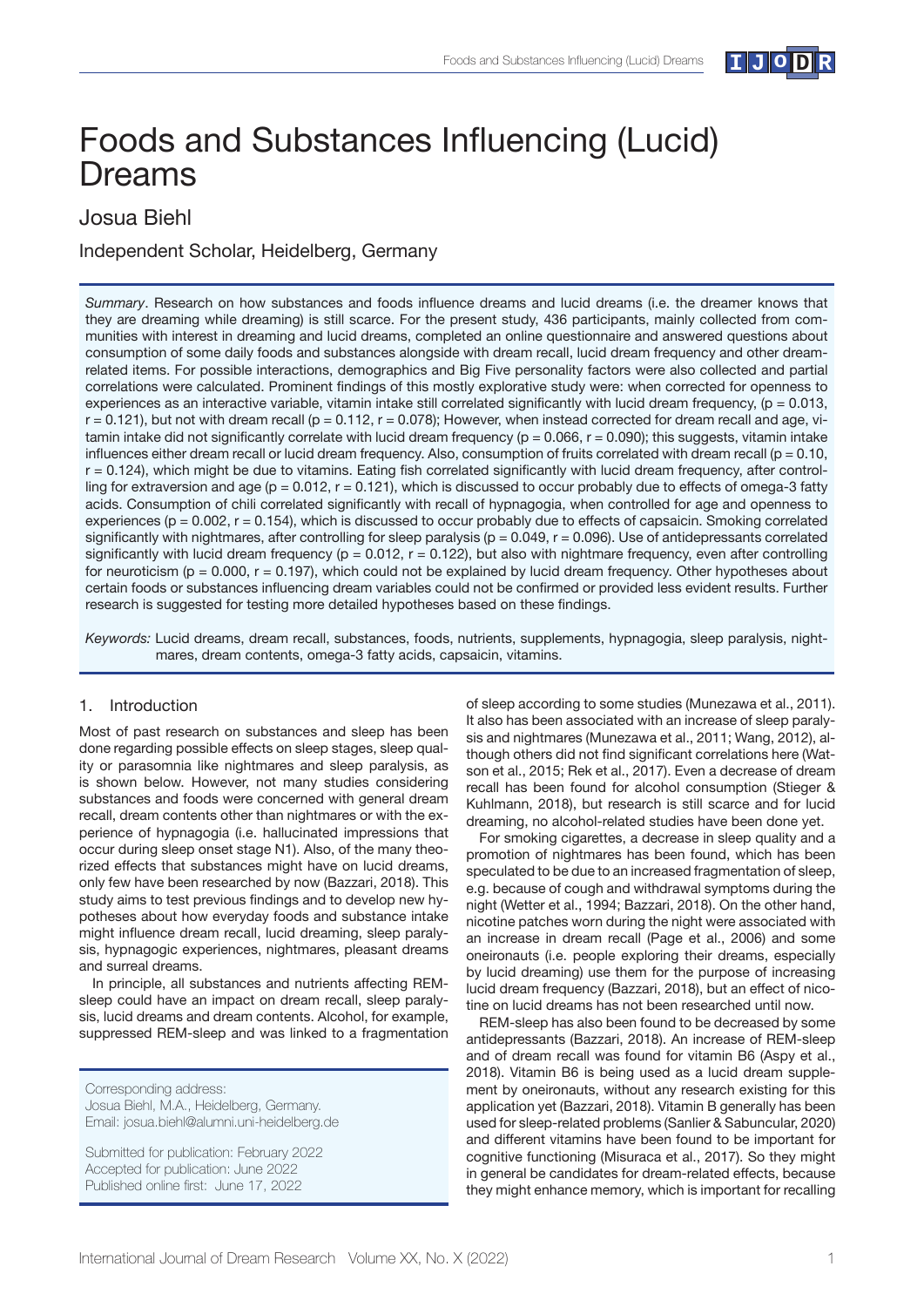dreams and hypnagogia. Principally, an improved cognitive functioning might be a key to lucid dreaming, too.

Lucid dreaming has been linked to increased prefrontal cortex activity during sleep – which is decreased for nonlucid dreams (Dresler et al., 2012) and past studies showed robust results on increased lucid dream frequency for Galantamine, which is being used for Alzheimer disease (Bazzari, 2018). On the other hand, no effect of alpha-GPC on lucid dreams has been found by a study (Kern et al., 2017). So, a possible linkage between substances with positive cognitive effects and lucid dream frequency remains to be further tested. This could also include substances like nicotine or vitamins. Caffeine, which is sometimes being used by oneironauts during the night to induce lucid dreams, might be a candidate as well. In fact, some studies suggested that caffeine improves cognitive abilities (Misuraca et al., 2017; Dodd et al., 2015), although others found no such effects (Harvanko et al., 2015).

For effects of typical foods on dreams, research is even more scarce. In one study, participants subjectively assessed the causes of dream contents in their eating behavior (Nielsen & Powell, 2015). There, disturbing dreams were most often associated by the participants with dairy products, also with spicy food, starchy food and meat, while bizarre dreams were associated mostly with dairy products and sugary foods. Whether these subjective assessments were done due to effects of the nutrients themselves is questionable, though, because other explanations like misattribution due to cultural reasons are possible.

Thus, in the present study, most possible effects of foods on dreams were assessed in an exploratory manner, while some were bound to the aforementioned hypotheses surrounding REM-alteration, memory and cognitive effects. Of the many possible candidates, some substances and foods, which are relatively easy to assess in a cross-section designed study and which are assumed to be relatively common in the every-day of western people, have been chosen to assess their potential influence on dreams. Because not only demographics but also personality might influence eating habits as well as dreams, this study also assessed personality traits of the Big Five Inventory (Costa et al., 1987; Schmitt et al., 2007) for possible partial correlations.

# 2. Method

# 2.1. Participants

From June 2015 to January 2018, an online-questionnaire about sleep, dreams, lucid dreams and different facets of daily life was presented in German and English language. Participants were mostly recruited in lucid dreaming communities and channels on social media and internet forums, as well as on the website klartraum.de. It was to be expected that most participants were interested mildly to strongly in dreams and lucid dreaming because of this selection of the sample.

Incomplete or invalid results (i.e. when "not applicable" or the highest or lowest possible answers were given in every item) were dropped, leaving 436 valid results in total. For each individual item, "not applicable" was always an option to avoid forced false results, leading to a slightly lower number of valid answers in individual items as is shown in the tables 1-13.

Participants were aged 12-67 (mean  $25.3 \pm 12.1$ ) years, which leaves younger children and elderly people unrepresented. 45.7% were female, 52.9% male and 1.4% had other or no gender identities. Although this seems representative of the overall distribution, "other gender" identities were too small and diverse a group for statistical considerations. Of the participants, 71.5% lived in Germany, 7.4% in the US, 5.6% in Austria, 2.8% in the UK, 2.6% in Switzerland, 1.4% in Canada and the remaining 8.8% in other countries. Only ten people (2.4%) lived outside of Europe or North America, which made this sample highly westernized and it mostly represents German-speaking culture. Overall, 3.1% were without formal education, 4.1% attended or completed a lower education than middle school/Mittlere Reife or equivalent, 17.7% attended or completed middle school/Mittlere Reife or equivalent, 41.9% attended or completed high school/Abitur or equivalent, 29.3% studied or completed Bachelor/Master or equivalent and 3.9% worked on or completed a PhD or equivalent.

#### 2.2. Study design and analysis

Before conducting the survey, five volunteers performed tests and helped improve the items with their feedback. Participants were prompted to answer for a time period of the last three months in the foods- and dream-variables and to estimate their general situation in the personalityquestionnaire. In the questionnaire, different items regarding dreams, sleep and the way of life were assessed (i.e. social, cultural, psychological or behavioral items). Not all items of the questionnaire have been analyzed in the present study. Instead, different sets of items are to be analyzed in separate studies, because they approach different topics.

The results were analyzed using IBM SPSS Statistics version 23. For descriptive analysis, some of the rating scaled items were metrified by calculating the mean of the given class as shown below. For correlation testing, spearman correlation tests were performed and in case of probable interactions of other variables, partial spearman correlations were calculated. Significance levels of  $α < .05$  were considered significant. Effects with  $r < .2$  were considered weak, r between .2 and .6 were considered moderate and r > .6 were considered strong. With a maximum of 436 valid answers in a given test, a minimum effect size of  $r = 0.134$ would be needed to detect a significant result with a statistical power of .8.

# 2.3. Variables observed

**Dream characteristics:** Additionally to the demographic data given above and to the variables that were not analyzed in the present study, participants were asked the following questions about their dreams and parasomnia: 'How often could you remember your dreams?', 'How often did you realize that you were dreaming, while dreaming (lucid dream)? (Definition: In a lucid dream, one is aware that one is dreaming during the dream. Thus it is possible to wake up deliberately, or to influence the action of the dream actively, or to observe the course of the dream passively.)', 'How often did you remember hypnagogia? (Definition: Hypnagogic hallucinations, like voices or visual impressions, can appear in deep relaxation, i.e. when falling asleep or waking up.)', 'How often did you experience sleep paralysis? (Definition: Sleep paralysis is a natural phenomenon of REM-sleep. It stops the body from acting out dreamed movements. Sometimes, this paralysis is experienced consciously during awakening or when falling asleep.)'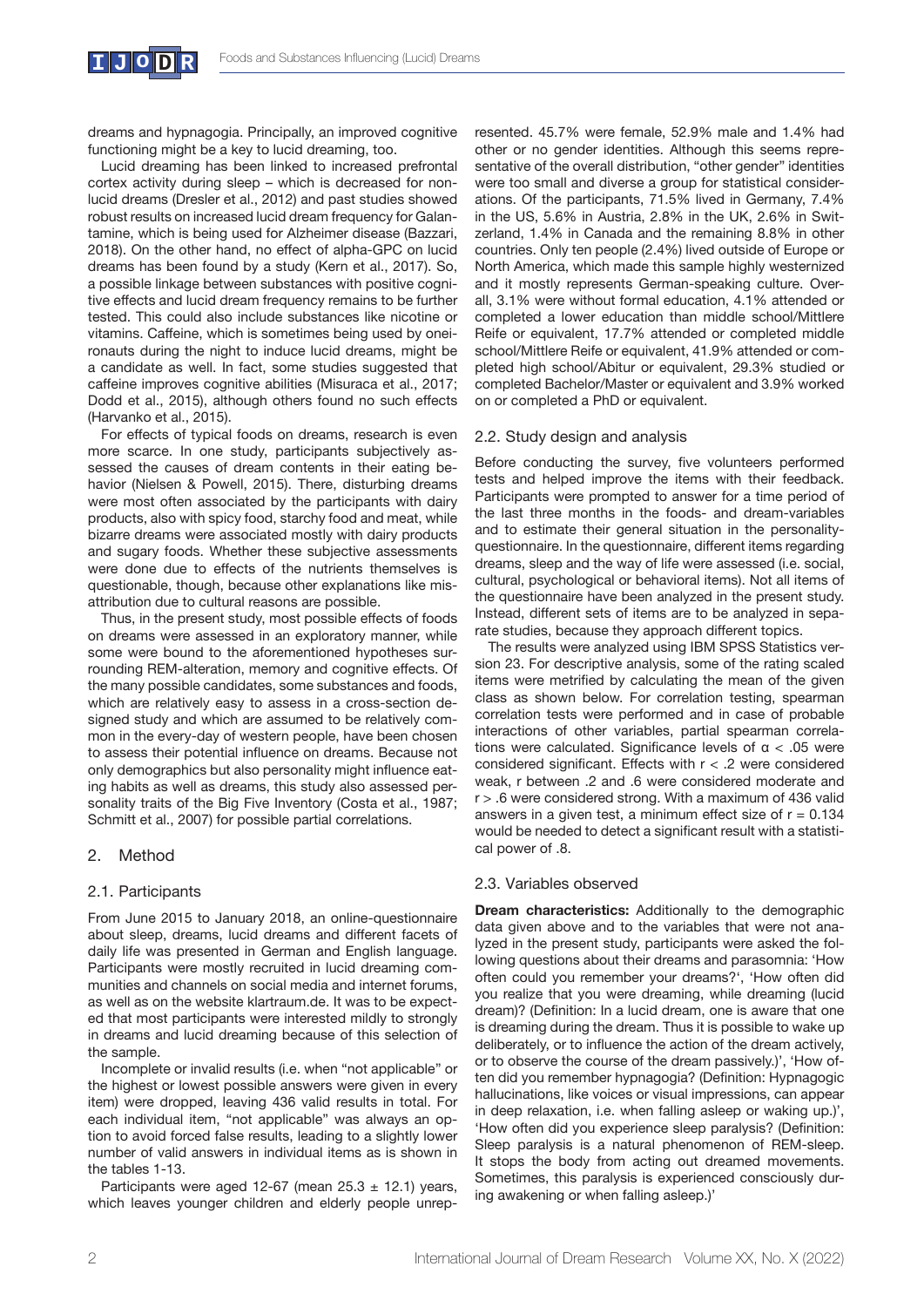

Those questions could be answered by 8-point rating scales: 0, 'Never' (0), 1, 'Less than once a month' (0.12 per week), 2, 'About once a month' (0,23 p.w.), 3, 'About 2-3 times a month' (0.58 p.w.), 4, 'About once a week' (1 p.w.), 5, 'Several times per week' (3.5 p.w.), 6, 'About every night/ day' (7 p.w.), 7, 'Several times per night/day' (14 p.w.)). This scale is an adaptation of the one developed by Schredl (2004) for dream recall, with the addition of the last class, because it was to be expected that many advanced dreamers would participate in the study and that the original highest class needed to be further granulated.

Contents of dreams were assessed by the following three items: 'Frightening, depressing dreams, nightmares', 'Euphoric or very pleasant dreams', 'Dreams of fantastic, fictional or absurd worlds, beings or constructs'. Those could be answered by 4-point scales: 0, 'Never' (0), 1, 'Less than once a month' (0.12 p.w.), 2, 'About once a month to once a week' (0.63 p.w.), 3, 'Several times a week to daily' (4.5 p.w.).

**Foods and substances:** The following consumption of foods and substances was assessed: 'Cereal products (pastry, pasta, rice, ...)', mainly for possible effects of starch on dreams; 'Dairy products (milk, cheese, yoghurt, dough with milk, ...)', because they have been attributed to affect dreams as mentioned before in previous studies; 'Meat' and 'Fish', to assess possible differences in omnivore, pescetarian and vegetarian diet; 'Fruit', mainly to assess possible effects of fructose; 'Other foods containing sugar (candy, sugary drinks, ...)' to assess general effects of sugars on dreams; 'Protein supplements' to assess possible effects that high amounts of proteins might have on dreams, 'Vitamin supplements' to test the above mentioned findings and hypotheses about vitamins and dreams; 'Chili', because spicy food has been attributed to influence dreams as mentioned before; the common substances 'Caffeine/ Theine'; 'Alcohol' and 'Nicotine' were assessed, because they have been found to influence REM-sleep already; and 'Antidepressants', which might as well influence dreams. For each of these items, a 6-point rating scale was used: 0, 'Never' (0), 1, 'Once a month or less' (0.12 times per Week), 2, 'A few times a month' (0.7 t.p.W.), 3, 'A few times a week' (3.5 t.p.W.), 4, 'Once daily' (7 t.p.W.), 5, 'Several times a day' (14 t.p.W.)

**Personality**: The NEO-FFI, a short version with 60 items of the Big Five Personality Inventory was used to assess general personality dimensions, i.e. 12 items per personality trait (Costa & McCrae, 1989; Borkenau & Ostendorf, 1993). Factors lay on a Likert scale between 0 and 4, consisting of the means between all the items belonging to a given factor. '0' then means the opposite of a given factor (i.e. not agreeable at all), '2' means a medium (i.e. between agreeable and not agreeable) and '4' means an extreme manifestation of a given factor (i.e. extremely agreeable).

#### 3. Results

#### 3.1. Descriptive Data

**Dreams:** In table 1, means and correlations for every dream-related variable are listed. On average, participants reported a dream recall of almost every night  $(6.44 \pm 4.5$ per week), lucid dreams about once a week  $(1.19 \pm 2.38)$ per week), hypnagogic hallucinations about twice a week  $(1.93 \pm 3.12)$  per week) and experiences of sleep paralysis about every two weeks (0.40  $\pm$  1.35 per week). They furthermore reported to have recalled about two nightmares in three weeks (0.75  $\pm$  1.38 per week), one pleasant dream in a week (1.13  $\pm$  1.58 per week) and three surreal dreams in two weeks (1.62  $\pm$  1.95 per week). Thus, on average, 45.28% (± 29.735%) of participant's recalled dreams were reported to be lucid dreams.

These distributions were quite high. For example, Snyder & Gackenbach estimated an incidence of "frequent" lucid dreamers (i.e. once a month or more) for about 21% of the population (Snyder & Gackenbach, 1988). In my study, 53.7% of the participants had lucid dreams once a month or more. For general dream recall, 51.3% of the participants reported a dream recall of one dream per night or more. This confirms the assumption that the sample consisted to a high degree of people strongly interested in dreams and lucid dreams. The rather high average percentage of lucid dreams might stem from a high amount of native lucid dreamers or well-trained lucid dreamers included in the study, although it was not evaluated if participants had their lucid dreams natively or through training. Yet, the data still included participants with lower frequencies and was thus still suited for statistical analysis. Also, almost all variables for dreams correlated with each other, confirming especially the need of controlling for dream recall frequency in correlation tests, as it has been sometimes done in previous studies (e.g. in Hess et al., 2016).

**Foods and substances:** Consumption of different foods and substances were distributed and correlated with each other as is shown in table 2. On average, participants re-

| Variable                              | <b>DRF</b>   | LDF          | <b>SPF</b>            | <b>HRF</b>                          | <b>NF</b>                       | <b>PDF</b>                         | <b>SDF</b>                          |
|---------------------------------------|--------------|--------------|-----------------------|-------------------------------------|---------------------------------|------------------------------------|-------------------------------------|
| <b>DRF</b><br>LDF<br><b>SPF</b>       |              | $.374***$    | $.132**$<br>$.276***$ | $.304***$<br>$.278***$<br>$.170***$ | $.219***$<br>$.115*$<br>$.120*$ | $.303***$<br>$.304***$<br>$.150**$ | $.308***$<br>$.202***$<br>.063      |
| <b>HRF</b><br><b>NF</b><br><b>PDF</b> |              |              |                       |                                     | $.161***$                       | $.232***$<br>$.157**$              | $.245***$<br>$.181***$<br>$.218***$ |
| M<br><b>SD</b>                        | 6.44<br>4.50 | 1.19<br>2.38 | 0.40<br>1.35          | 1.93<br>3.12                        | 0.75<br>1.38                    | 1.13<br>1.58                       | 1.62<br>1.95                        |

*Table 1*. Means, standard deviations and Spearman correlations for dream variables.

*Note.* Abbreviations: DRF = Dream Recall Frequency, LDF = Lucid Dream Frequency, SPF = Sleep Paralysis Frequency, HRF = Hypnagogia Recall Frequency, NF = Nightmare Frequency, PDF = Pleasant Dream Frequency, SDF = Surreal Dream Frequency. \* p < 0.05 (2-tailed), \*\* p < 0.01 (2-tailed), \*\*\*  $p < 0.001$  (2-tailed).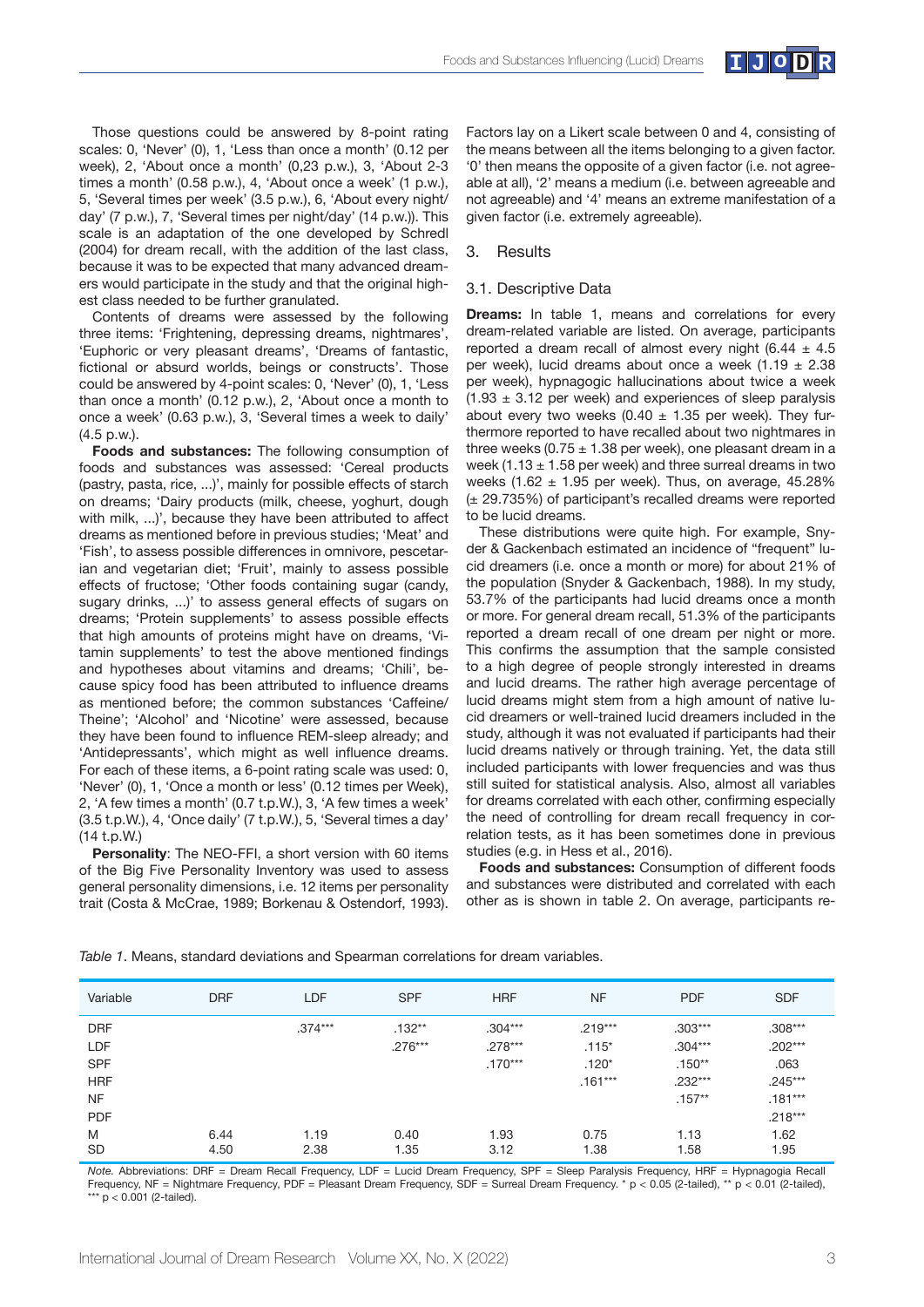| Vari-<br>able |      | 2         | 3         | $\overline{4}$ | 5         | 6         | 7        | 8         | 9       | 10        | 11        | 12        | 13      |
|---------------|------|-----------|-----------|----------------|-----------|-----------|----------|-----------|---------|-----------|-----------|-----------|---------|
| 1             |      | $.266***$ | .044      | .033           | $.164***$ | $.148**$  | $-.082$  | $-.007$   | .087    | $-.002$   | $-.030$   | $-.079$   | $-.095$ |
| 2             |      |           | $.205***$ | $.179***$      | .085      | $.286***$ | $-0.006$ | $-.104*$  | .035    | .058      | .045      | $-.072$   | $-.041$ |
| 3             |      |           |           | $.460***$      | $-.029$   | $.139**$  | $-.030$  | $-.070$   | $-.017$ | $-.014$   | .046      | $-.008$   | $-.007$ |
| 4             |      |           |           |                | .072      | $-.043$   | .055     | .079      | .002    | $.129**$  | $.115*$   | .066      | $-.052$ |
| 5             |      |           |           |                |           | .020      | $-.036$  | .034      | .093    | .004      | $-.028$   | $-.122*$  | $-.060$ |
| 6             |      |           |           |                |           |           | $-.083$  | $-.097*$  | $-.034$ | .052      | $-.103*$  | $-0.016$  | .033    |
| 7             |      |           |           |                |           |           |          | $.283***$ | .081    | $.182***$ | .017      | .081      | .059    |
| 8             |      |           |           |                |           |           |          |           | $.104*$ | $.188***$ | .084      | .066      | .074    |
| 9             |      |           |           |                |           |           |          |           |         | $.204***$ | $.137**$  | .055      | .019    |
| 10            |      |           |           |                |           |           |          |           |         |           | $.276***$ | $.273***$ | .073    |
| 11            |      |           |           |                |           |           |          |           |         |           |           | $.332***$ | .008    |
| 12            |      |           |           |                |           |           |          |           |         |           |           |           | .014    |
| M             | 7.43 | 7.75      | 4.83      | 1.21           | 6.13      | 6.74      | 0.77     | 1.40      | 1.02    | 5.56      | 0.81      | 2.05      | 0.44    |
| <b>SD</b>     | 4.70 | 4.64      | 4.27      | 1.83           | 4.52      | 4.71      | 2.52     | 2.99      | 2.27    | 5.55      | 1.57      | 4.76      | 1.75    |

| Table 2. Means, standard deviations and Spearman correlations for substances. |  |
|-------------------------------------------------------------------------------|--|
|-------------------------------------------------------------------------------|--|

*Note.* Key: 1 = Cereal Products, 2 = Dairy Products, 3 = Meat, 4 = Fish, 5 = Fruit, 6 = Other Sugary Foods, 7 = Protein Supplements, 8 = Vitamin Supplements, 9 = Chili, 10 = Caffeine/Theine, 11 = Alcohol, 12 = Nicotine, 13 = Antidepressants. \* p < 0.05 (2-tailed), \*\* p < 0.01 (2-tailed),  $**$  p < 0.001 (2-tailed).

ported to consume cereal products about once a day, dairy products about once a day, meat about five times a week, fish about once a week, fruit almost once a day, other sugary foods about once a day, protein supplements about once a week, vitamin supplements more than once a week, chili once a week, caffeine more than five times a week, alcohol about once a week, nicotine twice a week and antidepressants about once in two weeks. For meat, fish, vitamin and protein supplements, alcohol, nicotine and antidepressants, the distributions had low and high peaks because of a high number of non-consumers.

**Big Five Personality traits:** Distribution and correlations of personality traits as well as demography are shown in table 3. Chronbach's Alpha for the five personality factors were: Openness to experiences: α = 0.720, Conscientiousness:  $\alpha$  = 0.822, Extraversion:  $\alpha$  = 0.765, Agreeableness:  $\alpha$  = 0.805, Neuroticism:  $\alpha$  = 0.876. For the average participant, Neuroticism was almost balanced, Extraversion was balanced while a little tending towards Introversion, Openness to experiences was quite high, Agreeableness was also higher than balanced and Conscientiousness a little higher than balanced.

# 3.2. Correlations

In table 4, all correlations between dream variables and foods/substances are shown. Significant correlations were:

Dream recall frequency correlated positively with consumption of fruit and vitamin supplements and negatively with smoking. Lucid dreaming frequency correlated positively with consumption of fish, fruit, antidepressants, chili and vitamin supplements. Sleep paralysis frequency correlated negatively with other sugary foods and positively with alcohol and smoking. For hypnagogia recall frequency, positive correlations were found for chili, caffeine and vitamin supplement intake. Nightmare frequency correlated positively with the consumption of other sugary foods, antidepressants and nicotine. Pleasant dream frequency correlated negatively with eating cereal products and positively with eating fruit. Surreal dream frequency correlated positively with a consumption of chili.

All effect sizes were weak, except for the correlation of antidepressants with nightmares, which was medium in size. Possible candidates for partial correlations can be found in tables 1, 2 and 3, as well as in the additional tables 5 and 6, the latter two showing correlations between dreams with demographics and personality traits, as well as correlations

Variable O C E A N Age Gendera O .030 .046 .027 .013 .241\*\*\* -.141\*\*  $C$  .231\*\*\* .200\*\*\* .200\*\*\* .320\*\*\* .170\*\*\* .170\*\*\* .035 E .337\*\*\* -.400\*\*\* .022 -.043 A  $-0.276***$  .  $179***$   $-128**$ N  $-.190***$  -.226\*\*\* Age -.033 M SD 2.84 0.55 2.31 0.64 1.87 0.58 2.61 0.62 1.94 0.81 25.27 12.07 1.56 0.53

*Table 3*. Means, standard deviations and Spearman correlations for personality and demographics.

Note. Abbreviations: O = Openness to experiences, C = Conscientiousness, E = Extraversion, A = Agreeableness, N = Neuroticism. <sup>a</sup> Negative numbers correspond to female, positive to male gender. \*  $p < 0.05$  (2-tailed), \*\*  $p < 0.01$  (2-tailed), \*\*\*  $p < 0.001$  (2-tailed).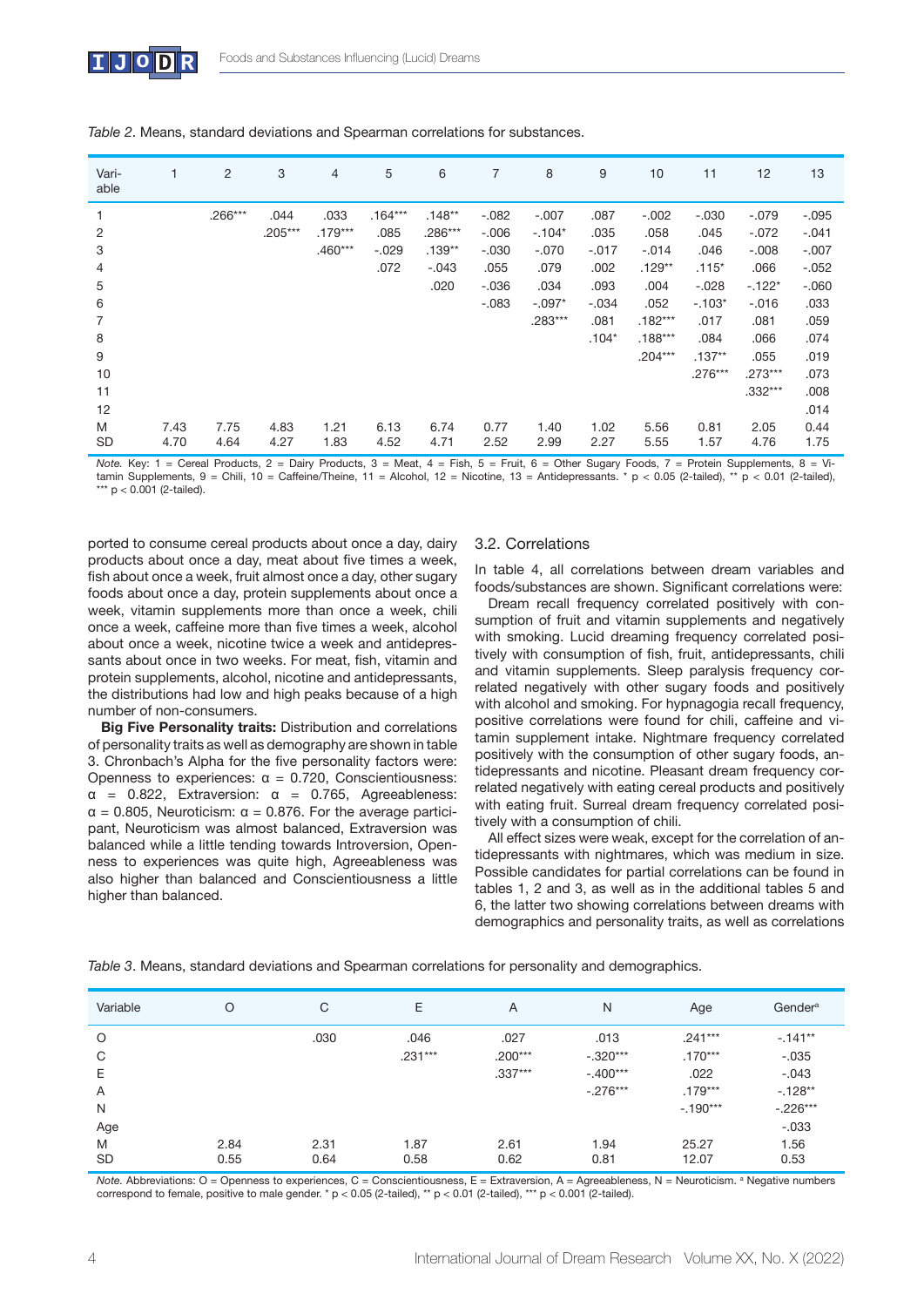

|                            |        | <b>DRF</b>       | LDF             | <b>SPF</b>   | <b>HRF</b>   | <b>NF</b>       | <b>PDF</b>      | <b>SDF</b>      |
|----------------------------|--------|------------------|-----------------|--------------|--------------|-----------------|-----------------|-----------------|
| <b>Cereal Products</b>     | r      | .004             | $-.050$         | $-.071$      | .074         | $-.003$         | $-.095*$        | .018            |
|                            | p      | .933             | .298            | .145         | .129         | .942            | .050            | .706            |
|                            | N      | 431              | 428             | 421          | 426          | 430             | 430             | 431             |
| <b>Dairy Products</b>      | r      | 0.86             | .020            | $-.053$      | $-.036$      | .059            | $-.005$         | .041            |
|                            | p      | 0.75             | .674            | .276         | .460         | .224            | .919            | .398            |
|                            | N      | 431              | 428             | 421          | 426          | 430             | 430             | 431             |
| Meat                       | r      | $-.050$          | .032            | $-062$       | $-.057$      | $-0.012$        | .001            | .086            |
|                            | p      | .297             | .511            | .202         | .241         | .809            | .985            | .075            |
|                            | N      | 430              | 427             | 420          | 425          | 429             | 429             | 430             |
| Fish                       | r      | $-.028$          | $.155***$       | .080         | $-.011$      | $-.061$         | .043            | .048            |
|                            | p      | .561             | .001            | .101         | .824         | .205            | .377            | .322            |
|                            | N      | 430              | 428             | 420          | 425          | 429             | 429             | 430             |
| Fruit                      | r      | $.124*$          | $.102*$         | .073         | .082         | .044            | $.122*$         | .067            |
|                            | p      | .010             | .035            | .134         | .091         | .367            | .011            | .168            |
|                            | N      | 431              | 428             | 421          | 426          | 430             | 430             | 431             |
| <b>Other Sugary Foods</b>  | r      | .002             | $-.021$         | $-.126**$    | $-.022$      | $.100*$         | .006            | .059            |
|                            | p      | .966             | .659            | .010         | .657         | .039            | .907            | .220            |
|                            | N      | 431              | 428             | 421          | 426          | 430             | 430             | 431             |
| <b>Protein Supplements</b> | r      | .031             | .010            | .026         | .069         | .042            | $-.023$         | .013            |
|                            | p      | .523             | .843            | .595         | .156         | .391            | .640            | .788            |
|                            | N      | 427              | 424             | 417          | 422          | 426             | 426             | 427             |
| Vitamin Supplements        | r      | $.100*$          | $.144**$        | .087         | $.100*$      | .091            | $-.004$         | .070            |
|                            | p      | .038             | .003            | .074         | .040         | .060            | .929            | .146            |
|                            | N      | 429              | 426             | 419          | 424          | 428             | 428             | 429             |
| Chili                      | r      | .074             | $.123*$         | $-.020$      | $.195***$    | $-.047$         | .035            | $.110*$         |
|                            | p      | .124             | .011            | .682         | .000         | .333            | .466            | .022            |
|                            | N      | 431              | 428             | 422          | 426          | 430             | 430             | 431             |
| Caffeine                   | r      | .013             | .076            | .090         | $.155***$    | .048            | $-.032$         | .048            |
|                            | p<br>N | .794<br>432      | .114<br>429     | .064<br>422  | .001<br>427  | .320<br>431     | .510<br>431     | .324<br>432     |
|                            |        |                  |                 |              |              |                 |                 |                 |
| Alcohol                    | r      | .017             | .086            | $.116*$      | .017         | .033            | .067            | $-.019$         |
|                            | p<br>N | .728<br>431      | .076<br>428     | .017<br>421  | .732<br>426  | .499<br>430     | .167<br>430     | .696<br>431     |
|                            |        |                  |                 |              |              |                 |                 |                 |
| Nicotine                   | r      | $-.109*$<br>.023 | .014<br>.777    | $.132**$     | .081<br>.094 | $.110*$<br>.022 | .032<br>.513    | $-.069$<br>.154 |
|                            | p<br>N | 430              | 427             | .007<br>420  | 425          | 429             | 429             | 430             |
|                            |        |                  |                 |              |              |                 |                 |                 |
| Antidepressants            | r      | $-.009$<br>.851  | $.122*$<br>.012 | .025<br>.606 | .036<br>.464 | .265***<br>.000 | $-.015$<br>.761 | .066<br>.172    |
|                            | p<br>N | 429              | 426             | 419          | 424          | 428             | 428             | 429             |
|                            |        |                  |                 |              |              |                 |                 |                 |

*Table 4*. Spearman correlations for substances and dreams.

*Note.* . Abbreviations: DRF = Dream Recall Frequency, LDF = Lucid Dream Frequency, SPF = Sleep Paralysis Frequency, HRF = Hypnagogia Recall Frequency, NF = Nightmare Frequency, PDF = Pleasant Dream Frequency, SDF = Surreal Dream Frequency. \* p < 0.05 (2-tailed), \*\* p < 0.01 (2-tailed), \*\*\*  $p < 0.001$  (2-tailed).

between foods/substances with demographics and personality traits.

# 3.3. Partial correlations

#### *3.3.1 Dream recall*

The partial correlation is depicted in table 7. Dream recall correlated with openness to experiences, as well as intake of vitamin supplements. After partialling out openness to experiences, dream recall did not correlate significantly with vitamin supplements anymore. For correlations with eating fruit and with nicotine, no candidates for partial correlations were found, so none were calculated.

# *3.3.2 Lucid dreams*

Partial correlations are depicted in table 8. The consumption of fruit also correlated with dream recall, so after partial correlation, no significant effect on lucid dream frequency remained. For vitamin supplements, dream recall did not correlate significantly after partialling out openness to experiences, as is shown above. Thus, for lucid dream frequency, when partialling out openness to experiences instead of dream recall, the correlation between lucid dreaming and vitamin supplements still remained significant. However, when partialling out dream recall and age, instead of openness to experiences, the relationship between vitamin supplements and lucid dreams was not significant anymore.

Fish consumption correlated with age and extraversion – both of which also correlated with lucid dream frequency in the present sample. Yet, after partialling out these, eating fish still correlated significantly with lucid dream frequency.

Chili consumption was linked to openness to experiences, which also correlated to lucid dream frequency. After partialling out openness to experiences, the correlation between lucid dream frequency and chili intake was not significant anymore.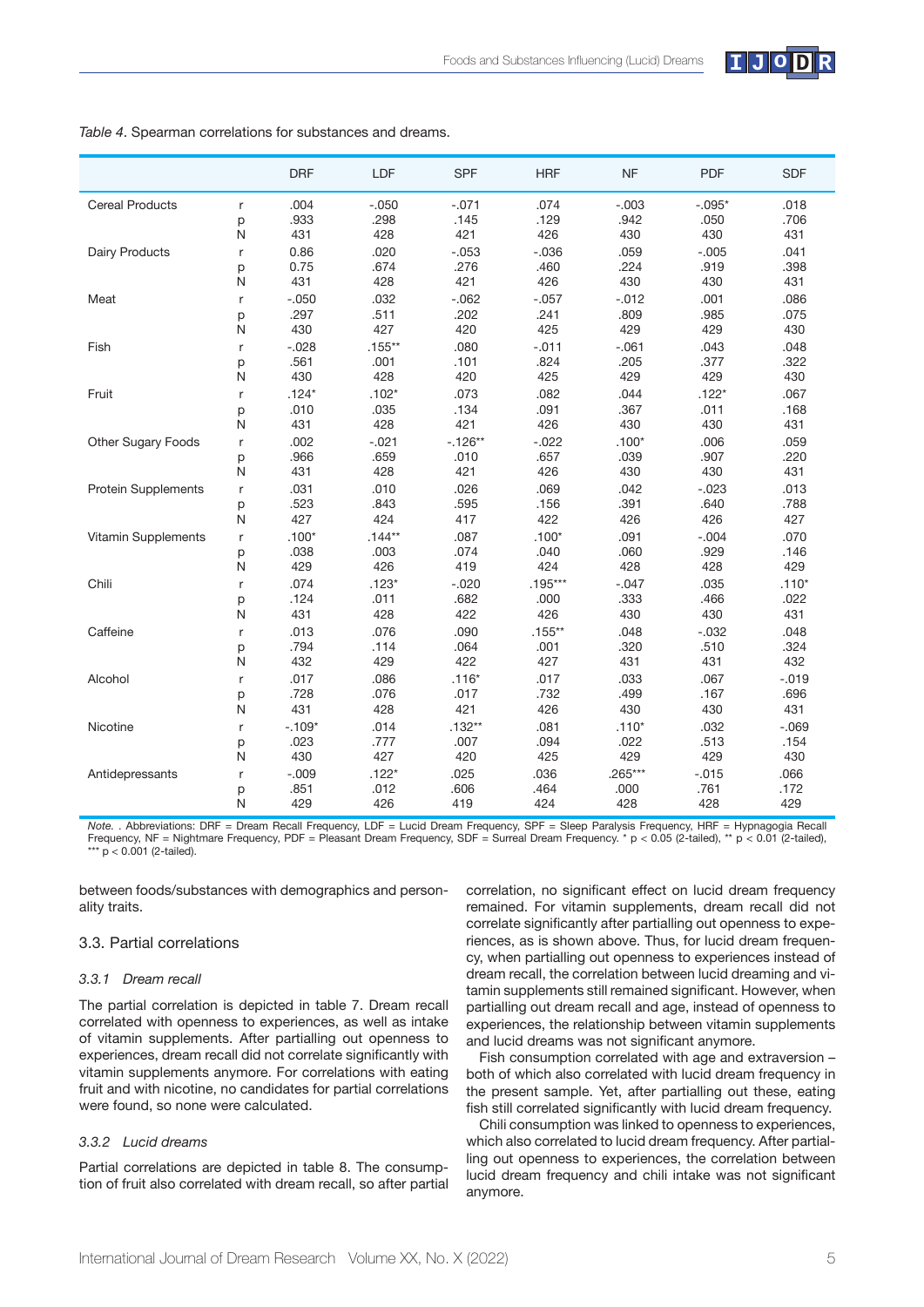

| Variable   |           | C       | Е         | A        | N         | Age       | Gender <sup>a</sup> |
|------------|-----------|---------|-----------|----------|-----------|-----------|---------------------|
| <b>DRF</b> | $.171***$ | .075    | .017      | .016     | $-.085$   | .034      | $-.079$             |
| LDF        | $.185***$ | .069    | $.143**$  | $-.021$  | $-.104*$  | $.140**$  | $-.036$             |
| <b>SPF</b> | $.102*$   | .016    | $.123*$   | .026     | $-.084$   | $.171***$ | $-.067$             |
| <b>HRF</b> | $.240***$ | $-.005$ | .077      | .007     | $-.006$   | $.132**$  | $-.054$             |
| <b>NF</b>  | $.137**$  | $-.027$ | $-135**$  | $-0.066$ | $.321***$ | .066      | $-.283***$          |
| <b>PDF</b> | .091      | .006    | $.179***$ | .038     | $-.116*$  | $-.001$   | $-.037$             |
| <b>SDF</b> | $.242***$ | $-.017$ | .052      | $-.060$  | .008      | $-.038$   | $-.027$             |

*Table 5*. Spearman correlations for demographics, personality and dreams.

*Note.* Abbreviations: DRF = Dream Recall Frequency, LDF = Lucid Dream Frequency, SPF = Sleep Paralysis Frequency, HRF = Hypnagogia Recall Frequency, NF = Nightmare Frequency, PDF = Pleasant Dream Frequency, SDF = Surreal Dream Frequency, O = Openness to experiences, C = Conscientiousness, E = Extraversion, A = Agreeableness, N = Neuroticism. <sup>a</sup> Negative numbers correspond to female, positive to male gender. \* p < 0.05 (2-tailed),  $*$  p < 0.01 (2-tailed),  $***$  p < 0.001 (2-tailed).

Antidepressants: Unlike in previous studies, no correlation between nightmares or neuroticism and lucid dreaming occurred, so they could not mediate the correlation of antidepressants and lucid dreaming, hence no partial correlations were calculated.

#### *3.3.3 Sleep paralysis*

Partial correlations are depicted in table 9. For other sugary foods, no variable could be partialled out. Alcohol and nicotine consumption, though, correlated with age, as well as experience of sleep paralysis. So after partialling out age, these correlations were not significant anymore.

#### *3.3.4 Hypnagogia recall*

Partial correlations are depicted in table 10. Since hypnagogia recall correlated both with age and openness to experiences, these variables could be mediators for the correlations between hypnagogia and chili, caffeine, and vitamin intake, because these correlated with age and openness as well. In fact, after calculating partial correlations, only chili intake still correlated significantly with hypnagogia recall.

#### *3.3.5 Nightmares*

Partial correlations are depicted in table 11. Nightmares

correlated with neuroticism, which also correlated with eating other sugary foods and with consumption of antidepressants. After partialling out neuroticism, the correlation between nightmares and sugary foods was not significant anymore, but the one with antidepressants still was. Nicotine and nightmares had a shared correlation with sleep paralysis, which might cause nightmares. After partialling out sleep paralysis, the significance decreased, yet remained significant.

#### *3.3.6 Pleasant dreams*

Partial correlations are depicted in table 12. For cereal products, neuroticism was a shared negative correlation and a candidate for mediating the negative correlation with pleasant dreams. After partialling out neuroticism, the correlation between pleasant dreams and cereal products was not significant anymore. For fruit, dream recall could mediate the correlation to pleasant dreams. Indeed, after calculating a partial correlation, significance vanished.

# *3.3.7 Surreal dreams*

Partial correlations are shown in table 13. Chili correlated with hypnagogia recall, as well as with surreal dream recall. Since the correlation with hypnagogia recall frequency is higher and more significant, a partial correlation controlling

| Variable                   | O         | C         | E          | A       | N         | Age       | Gender <sup>a</sup> |
|----------------------------|-----------|-----------|------------|---------|-----------|-----------|---------------------|
| <b>Cereal Products</b>     | $.131**$  | $-.016$   | .013       | .064    | $.097*$   | .007      | $-.033$             |
| <b>Dairy Products</b>      | $-.008$   | $-.024$   | .019       | .014    | .048      | $-.008$   | .042                |
| Meat                       | $-.060$   | .039      | $.147**$   | $-.080$ | .032      | $-.080$   | $.148**$            |
| Fish                       | .056      | .041      | $.159**$   | $-.022$ | $-.065$   | $.118*$   | $.125*$             |
| Fruit                      | .084      | .044      | .077       | .068    | $-.047$   | $-.087$   | $-.146**$           |
| Other Sugary Foods         | .030      | $-.008$   | $-.085$    | $-.011$ | $.194***$ | $-.090$   | $-.058$             |
| <b>Protein Supplements</b> | .015      | .015      | .001       | $-.041$ | $-.045$   | $.130**$  | .067                |
| Vitamin Supplements        | $.142**$  | .034      | .035       | $-.012$ | .032      | $.209***$ | $-.125*$            |
| Chili                      | $.180***$ | $-.067$   | $-.008$    | $-.022$ | $-.033$   | $.114*$   | .095                |
| Caffeine                   | $.172***$ | $.171***$ | $-.032$    | .045    | $-.072$   | $.488***$ | $-.092$             |
| Alcohol                    | $.172***$ | $-.033$   | $.105*$    | .072    | $-.075$   | $.397***$ | $-.014$             |
| Nicotine                   | .064      | $-0.066$  | .041       | .003    | .007      | $.258***$ | .009                |
| Antidepressants            | .075      | $-.017$   | $-.190***$ | $-.090$ | $.264***$ | .081      | $-.115*$            |

*Table 6*. Spearman correlations for substances, demographics and personality.

Note. . Abbreviations: O = Openness to experiences, C = Conscientiousness, E = Extraversion, A = Agreeableness, N = Neuroticism. <sup>a</sup> Negative numbers correspond to female, positive to male gender. \* p < 0.05 (2-tailed), \*\* p < 0.01 (2-tailed), \*\*\* p < 0.001 (2-tailed).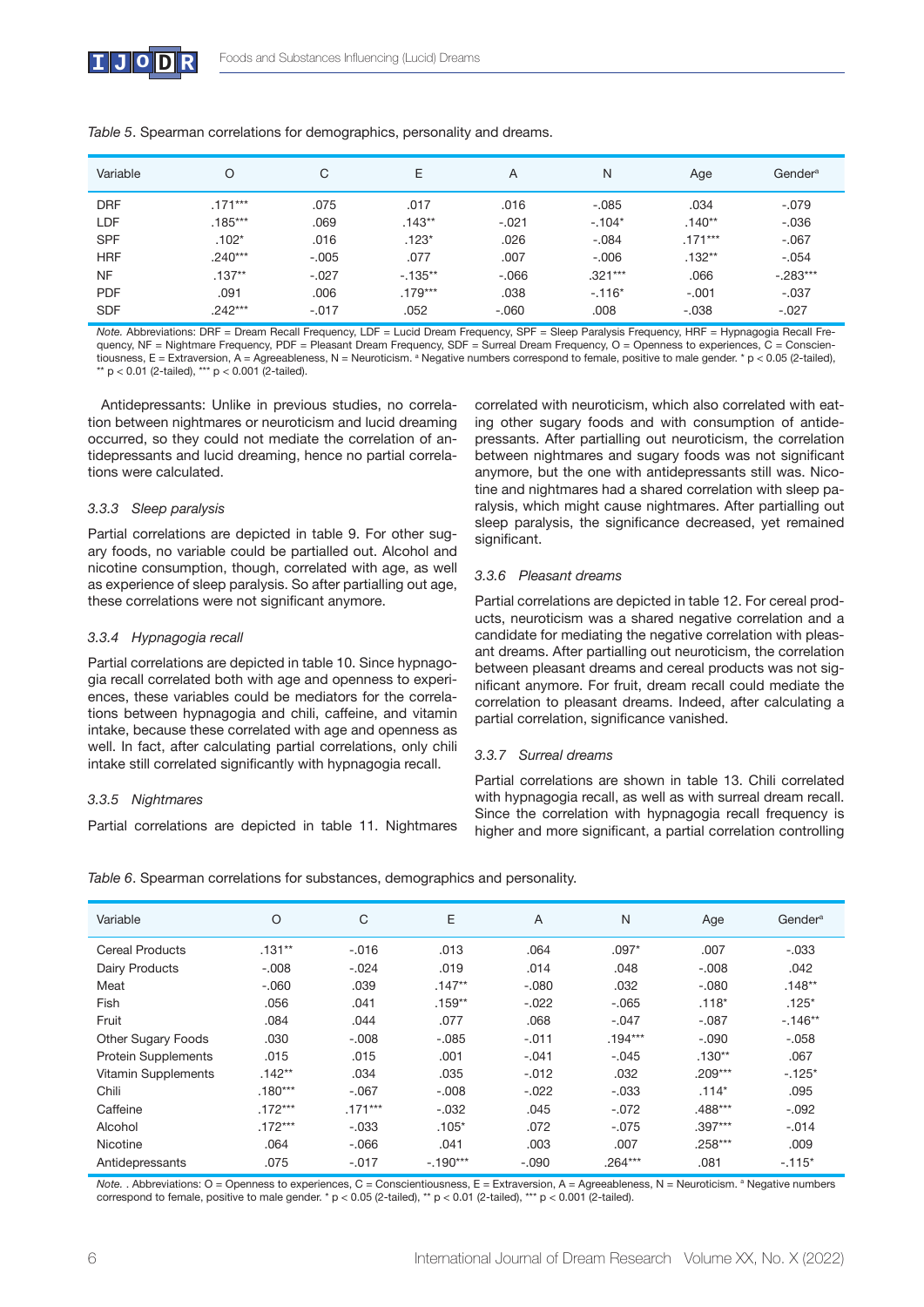

| Correlations            | DRF & Vitamin Supplements |
|-------------------------|---------------------------|
| Partialled by<br>р<br>N | O<br>.078<br>.112<br>418  |

*Table 7*. Partial Spearman correlation for Dream Recall Frequency.

*Table 9*. Partial Spearman correlations for Sleep Paralysis Frequency.

| Correlations  | <b>SPF &amp; Alcohol</b> | <b>SPF &amp; Nicotine</b> |
|---------------|--------------------------|---------------------------|
| Partialled by | Age                      | Age                       |
|               | .054                     | .092                      |
| р             | .275                     | .059                      |
| N             | 416                      | 416                       |
| .<br>$- -$    | $-1$<br>_ _ _ _          |                           |

Note. Abbreviations: DRF = Dream Recall Frequency, O = Openness to experiences.

for hypnagogia recall frequency was calculated. According to this calculation, correlation of chili with surreal dream frequency is not significant anymore.

## 4. Discussion

#### 4.1. Dream recall

Eating fruit correlated with dream recall, which might be explained by the effect of vitamins – especially those that are abundant in common fruit. This goes in line with previous findings of vitamin B6 effects on dream recall (Aspy et al., 2018) and other vitamins being important for cognitive functioning (Misuraca et al., 2017). On the other hand, no direct correlation for vitamin supplements on dream recall has been found in the present study, as the ones found initially could be better explained by a higher openness to experiences of the participants. This character trait could lead people into having more interest in dreams and, independently of that, being more willing to take supplements for their health. Yet, the results still suggest a need for further research for vitamins or vitamin-rich foods like fruit and their possible effects on dream recall on a more detailed basis.

While past studies showed an increase of dream recall for wearing nicotine patches during the night (Page et al., 2006), the present study, which rather measured smoking during the day, found a negative correlation with dream recall. This might have to do with negative impacts of smoking on sleep quality, as it has been found by past studies (Wetter et al., 1994).

A speculated negative effect of alcohol on dream recall because of REM-suppression could not be confirmed. While a negative effect might appear at first, rebound-effects on REM-sleep might cancel this out in the long run, at least for moderate alcohol consumption. This could further be researched in a longitudinal study.

Note. Abbreviations: SPF = Sleep Paralysis Frequency.

#### 4.2. Lucid dreams

Results suggest that vitamin supplements might increase lucid dream frequency, because this effect could not be explained by openness to experiences. Although the effect might instead be explained by an increased dream recall and a higher age correlating with vitamin intake, this hypothesis conflicts with another result, suggesting that dream recall is not increased by vitamin supplements, but instead by openness to experiences. So, either vitamin supplements increase dream recall or lucid dream frequency; the data suggests the latter to be more probable or more pronounced, but this needs to be further researched, especially for different kinds of vitamins.

An unexpected correlation was found between eating fish and lucid dream frequency, which could not be explained by other mediating variables. A plausible explanation seems to be an effect of omega-3 fatty acids, which are abundant in common fish and have been suggested to be important for cognitive abilities in past studies (Martí & Fortique, 2019; Fotuhi et al., 2009). If this explanation is correct, other foods or supplements containing omega-3 might also improve lucid dream frequency. These findings are very promising, yet it should be kept in mind that the effect found was only weak and it could, for example, only work for people who at the same time do lucid dreaming training or who compensate for a deficiency of omega-3. These hypotheses should be researched in experimental studies.

Consumption of chili did not prove to be related to lucid dream frequency significantly after partial correlations were calculated, because this seems to be better explained by the character trait openness to experiences, which might at the same time increase motivation for lucid dreaming training as well as motivate to consume spicy foods.

A possible effect of antidepressants on lucid dream frequency has been found, which could not be explained by any of the other variables. For serotonergic antidepressants, REM-suppression has been observed in the past (Bazzari,

*Table 8*. Partial Spearman correlations for Lucid Dream Frequency.

| Correlations  | LDF & Vitamin<br>Supplements | LDF & Vitamin<br>Supplements | LDF & Chili | LDF & Fish | LDF & Fruit |
|---------------|------------------------------|------------------------------|-------------|------------|-------------|
| Partialled by | .121                         | .090                         | .093        | .121       | .061        |
|               | $.013*$                      | .066                         | .057        | $.012*$    | .212        |
| р             | 418                          | 422                          | 419         | 421        | 425         |
| N             | 418                          |                              |             |            |             |

Note. Abbreviations: DRF = Dream Recall Frequency, LDF = Lucid Dream Frequency. Note. Abbreviations: O = Openness to experiences, E = Extraversion. \* p < 0.05 (2-tailed).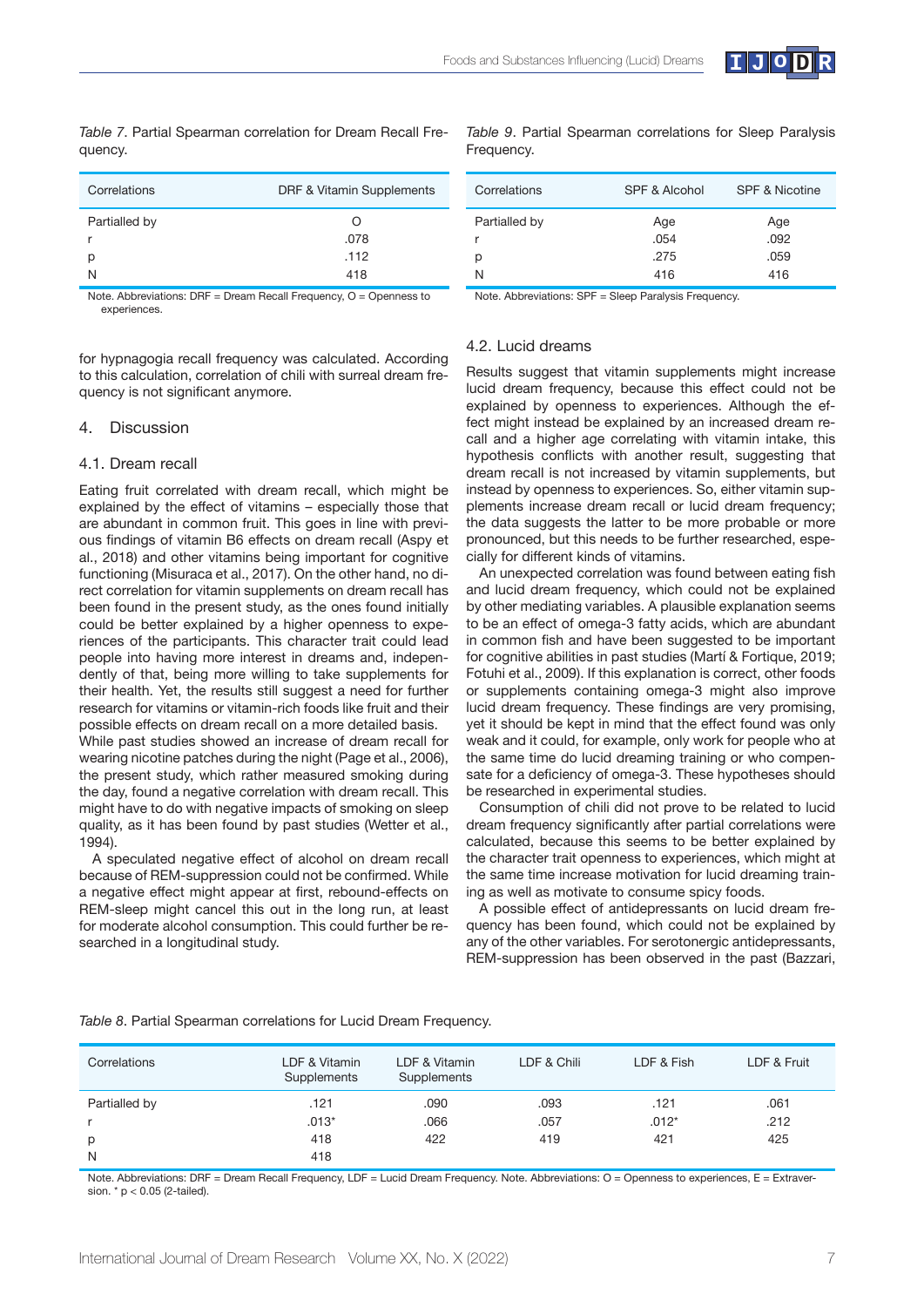*Table 10*. Partial Spearman correlations for Hypnagogia Recall Frequency.

| Correlations  | <b>HRF &amp; Chili</b> | Supplements | HRE & Vitamin HRE & Caffeine |
|---------------|------------------------|-------------|------------------------------|
| Partialled by | O & Age                | O & Age     | O & Age                      |
|               | .154                   | .055        | .093                         |
| р             | $.002**$               | .260        | .058                         |
| N             | 417                    | 417         | 417                          |

Note. Abbreviations: HRF = Hypnagogia Recall Frequency, O = Openness to experiences. \*\*  $p < 0.01$  (2-tailed).

*Table 11*. Partial Spearman correlations for Nightmare Frequency.

| Correlations  | NF & Other<br><b>Sugary Foods</b> | NF & Antide-<br>pressants | NF & Nicotine |
|---------------|-----------------------------------|---------------------------|---------------|
| Partialled by | N                                 | N                         | SPF           |
| r             | .040                              | .197                      | .096          |
| p             | .410                              | $.000***$                 | $.049*$       |
| N             | 423                               | 421                       | 417           |

Note. Abbreviations: SPF = Sleep Paralysis Frequency, NF = Nightmare Frequency, N = Neuroticism.  $*$  p < 0.05 (2-tailed). \*\*\* p < 0.001 (2-tailed).

2018), so a following REM-rebound might be possible as an explanation for increased lucid dream frequency.

While some have speculated that nicotine influences lucid dream frequency, this could not be confirmed, at least for smoking. A possible effect of nicotine patches worn during the night still should be researched, though. The same applies to caffeine, which, for general consumption during the day, did not prove to influence lucid dream frequency, but might as well do so in specific settings, e.g. when consumed in the night after some hours of sleep.

# 4.3. Sleep paralysis

Alcohol and smoking correlated with sleep paralysis frequency, but here again it is most plausible – and partial correlations confirmed this  $-$  that the actual cause for a more frequent sleep paralysis is higher age, which also corresponds to consumption of different drugs. Age correlating with sleep paralysis may be explained by a possible increase of sleep interruptions. It further seemed that sugary foods decrease the frequency of sleep paralysis, yet this finding still is in need for a plausible explanation.

# 4.4. Hypnagogia recall

Hypnagogia recall frequency, like other variables, was correlating with openness to experiences, which is plausible because an interest in such things, as well as a mind focused on inner perceptions, might increase the chance to experience hypnagogia. With this correlation, it was further possible to explain seeming correlations with caffeine and vitamin supplement intake, because those were increased with an openness to experiences as well. However, the correlation with chili could not be explained by this personality factor. This then leaves the possibility of capsaicin, an important substance of chili, having an effect on memory or on inner perceptions. This would be in line with previous findings of capsaicin playing a positive role in cognitive

*Table 12*. Partial Spearman correlations for Pleasant Dream Frequency.

| Correlations            | PDF & Fruit                       | <b>PDF &amp; Cereal Products</b> |
|-------------------------|-----------------------------------|----------------------------------|
| Partialled by<br>р<br>N | <b>DRF</b><br>.090<br>.064<br>427 | N<br>$-.084$<br>.083<br>423      |

Note. Abbreviations: DRF = Dream Recall Frequency, PDF = Pleasant Dream Frequency, N = Neuroticism.

functioning (Liu et al., 2016). Hence, such an effect should be further investigated.

# 4.5. Nightmares

The personality trait neuroticism could explain a seeming correlation between nightmare frequency and eating other sugary foods. My assumption is that people with higher scores of neuroticism tend to self-medicate with sugary foods and, independently, have more nightmares. However, neuroticism could not fully explain a correlation between nightmare frequency and antidepressants. While this would be highly counterproductive from a therapeutic perspective, further research would be important to assess whether some antidepressants could indeed promote nightmares. Smoking also correlated with nightmare frequency, which further underlines previous findings of smoking leading to a decrease of sleep quality and nightmares. However, what could not be confirmed was a linkage between nightmare frequency and consumption of alcohol.

# 4.6. Pleasant dreams

At first, cereal products seemed to correlate negatively with pleasant dream frequency, but this could be better explained by a negative correlation with neuroticism. Although a thorough explanation can not be provided, at least it is plausible that a low level of emotional stress is reflected in more pleasant dreams or that having frequent pleasant dreams could lighten up the general mood.

Eating fruit also seemed to correlate with pleasant dream frequency, but this could be explained by general dream recall, which probably is a prerequisite for any specific dream recall and which was enhanced by eating fruit as has been shown above.

*Table 13*. Partial Spearman correlations for Pleasant Dream Frequency.

| Correlations  | Chili & SDF |
|---------------|-------------|
| Partialled by | <b>HRF</b>  |
| r             | .066        |
| р             | .176        |
| N             | 423         |

Note. Abbreviations: SDF = Surreal Dream Frequency, HRF = Hypnagogia Recall Frequency.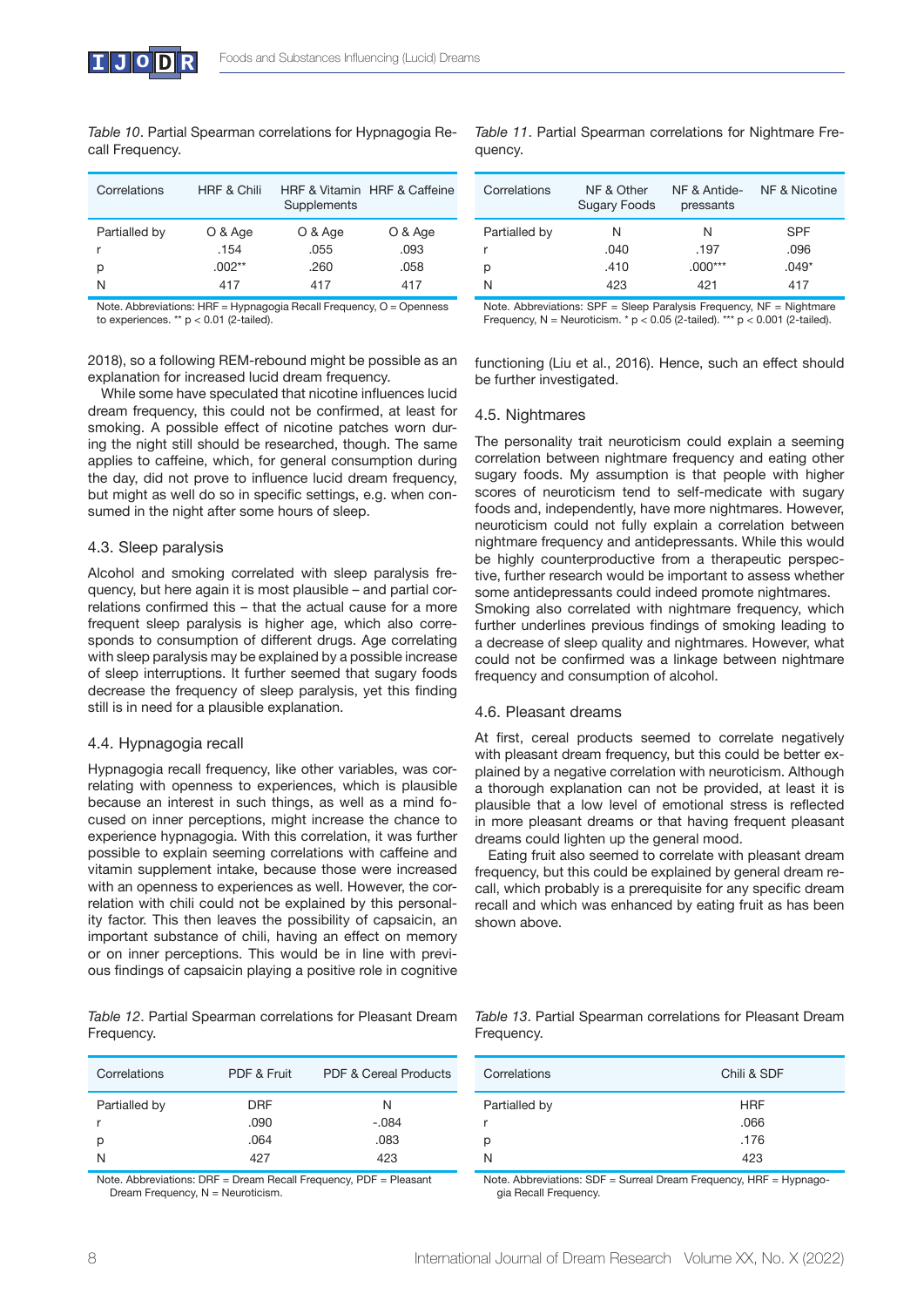

# 4.7. Surreal dreams

Surreal dream frequency correlated with the intake of chili, but not anymore when controlled for hypnagogia recall. However, it is not clear to me how these three variables interact. One possibility is that capsaicin could increase creative processes, which might in turn lead to more absurd and eccentric dream contents, especially in the hypnagogic state. At least, the hypnagogic state N1 was linked to increased creativity by a recent study (Lacaux et al., 2021). Although this explanation is highly speculative, possible relationships between capsaicin, hypnagogia and surreal dreams seem to be fruitful for further research, based on the present findings.

# 5. Limitations of this study

As this study is mostly explorative, one important limitation is the undetailed assessment of foods and substances, which need to be researched in better detail, preferably in longitudinal or even placebo-controlled studies. For a start, it might be fruitful to assess intake of foods as well as dream variables on a daily basis for some period of time to further test possible causal relationships, or to assess experimental versus control groups for some specific foods and substances. Also, assessment of different foods could be done on a broader scale, including other common foods and substances not being assessed in my study, like vegetables, legumes, or cannabis. Categories of foods could be assessed in a more systematic manner including categories like foods rich in sugar, rich in complex carbohydrates, rich in fats or rich in proteins.

Moreover, the time of food intake before going to sleep was not considered in this study, but it definitely has an influence on sleep and dreaming, i.e. foods rich on fats or proteins eaten shortly before going to sleep decreases sleep quality according to Nielsen et al. (2015). So this should be considered in upcoming studies.

Thus, some effects may not have been found in my study because they might not exist in a generalized way, but rather in specific contexts, i.e. for administration of substances during the night, shortly before sleep-onset, or right before REM-onset.

On the other hand, my study gives some impressions on general effects that substances and nutrients might have in the long run instead of effects that may only last for single nights or which only occur in certain settings, i.e. when consumed shortly before going to sleep.

Another limitation is the sample, which was not necessarily representative of all groups, i.e. of young children, elderly, or non-western cultures. Results may also be skewed to some degree by the fact that participants mostly seemed to have a strong interest in dreams and lucid dreaming, so it might be possible that the effects found only occur in combination with dream-related motivation and activities.

For the possible confounding variables, only demographics and Big 5 personality scores have been assessed. Thus, it is possible that other confounding variables exist but have been overlooked in my study. Those could be other personality facets, food combinations, the amount of foods, daily mood, cognitive abilities, eating and dream culture, general health, and also placebo effects in case of voluntary attempts to influence dreams, i.e. by use of vitamin supplements.

#### 6. Conclusion

Research on possible effects of foods and substances on dream recall, lucid dreams and other dream related variables is still scarce as most of the research done in the past was focused on effects on sleep quality. In this mostly exploratory cross-section design study, some promising foods and substances for future research have been found. Some correlations to dream variables could not be explained by personality or demographics, as they remained significant in partial correlations. These include vitamins and vitamin rich foods, which might increase dream recall and lucid dreams; omega-3 rich foods or supplements, like fish, which probably increase lucid dream frequency; capsaicin, which probably increases recall of hypnagogia and surreal dreams; some antidepressants which might have an increasing effect on lucid dream frequency but seemingly on nightmare frequency as well; and smoking, which was linked to a decreased dream recall and more nightmares. Other substances and foods did not yield equally conclusive results, which might in part be due to the very broad cross-section design of this study. In principle, the findings are in line with the theory that such substances affect dreams most that also affect cognitive abilities, memory and REM-sleep. Hence, these findings suggest future dream related studies to focus on a more detailed analysis of the foods and substances researched here, preferrably in an experimental or longitudinal study design. Also, other substances, administration details and possible further intercorrelation effects which were not part of the present study should be taken into consideration in future research. If confirmed and elaborated by future studies, these findings could be utilized i.e. for setting the right conditions to produce better dream recall, ameliorate nightmares and to improve the effect of lucid dream induction techniques.

# Acknowledgements

Special thanks to user steeph of an online lucid dreaming community for helping me enormously with the implementation and promotion of the survey.

# **References**

- Aspy, D. J., Madden, N. A. & Delfabbro, P. (2018). Effects of Vitamin B6 (Pyridoxine) and a B Complex Preparation on Dreaming and Sleep. Perceptual and Motor Skills, Vol. 125(3), 451–462. https://doi.org/10.1177/0031512518770326
- Bazzari, F. H. (2018). Can we induce lucid dreams? A pharmacological point of view. International Journal of Dream Research, Vol. 11(2), 106-119. http://doi.org/10.11588/ ijodr.2018.2.42462
- Borkenau, P. & Ostendorf, F. (1993). NEO-Fünf-Faktoren-Inventar (NEO-FFI) nach Costa und McCrae. Hogrefe, Göttingen.
- Costa, P.T. & McCrae, R.R. (1989). The NEO-PI/NEO-FFI manual supplement. Psychological Assessment Resources, Odessa.
- Dodd, F. L., Kennedy, D. O., Riby, L. M. & Haskell-Ramsay, C. F. (2015). A double-blind, placebo-controlled study evaluating the effects of caffeine and L-theanine both alone and in combination on cerebral blood flow, cognition and mood. Psychopharmacology, Vol. 232, 2563–2576. https://doi.org/10.1007/s00213-015-3895-0
- Dresler, M., Wehrle R., Spoormaker, V. I., Koch, S.P., Holsboer, F., Steiger, A., Obrig, H., Sämann, P. G. & Czisch, M.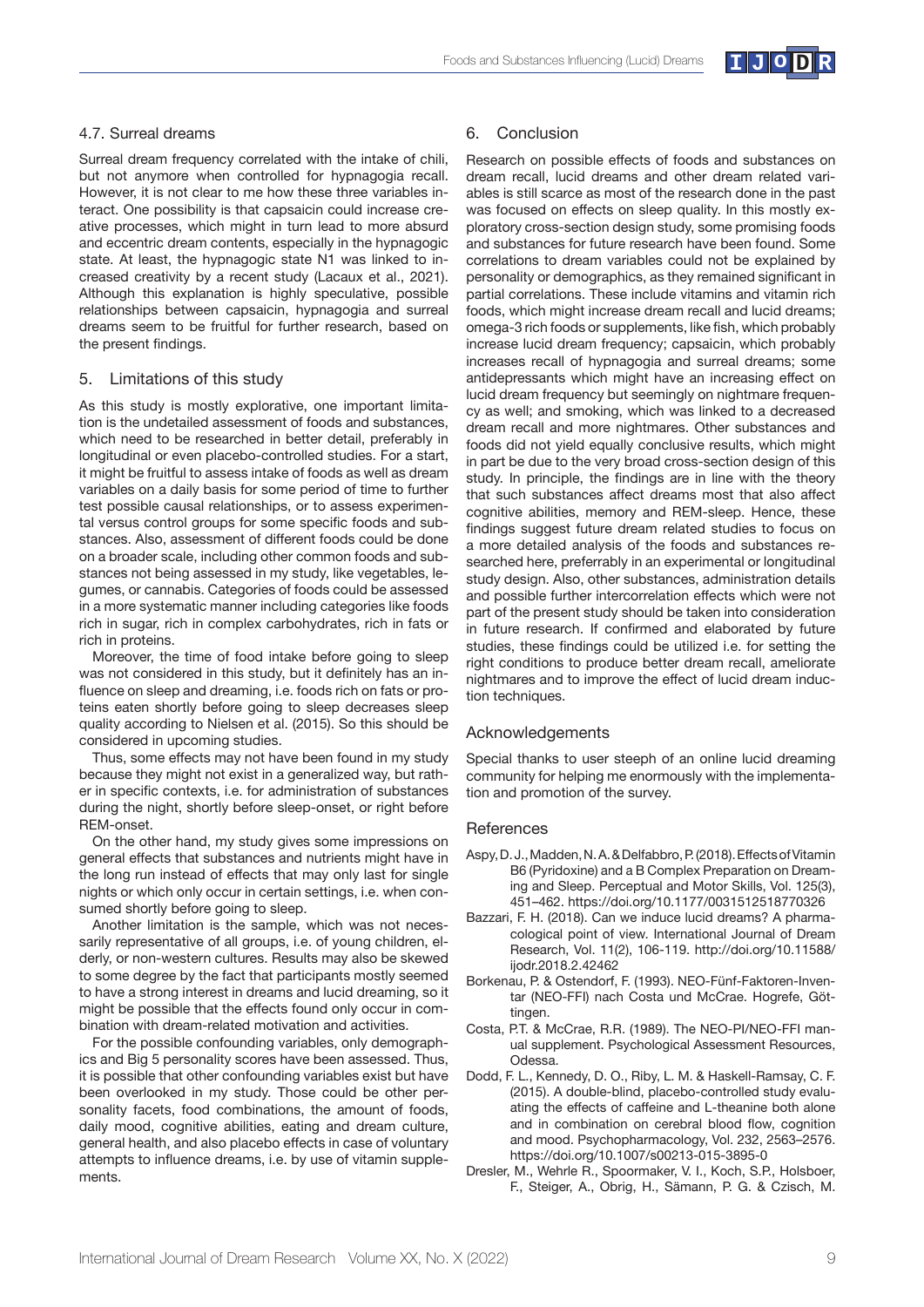

(2012). Neural Correlates of Dream Lucidity Obtained from Contrasting Lucid versus Non-Lucid REM Sleep: A Combined EEG/fMRI Case Study. Sleep, Vol. 35(7), 1017–1020. http://doi.org/10.5665/sleep.1974

- Fotuhi, M., Mohassel, P. & Yaffe, K. (2009). Fish consumption, long-chain omega-3 fatty acids and risk of cognitive decline or Alzheimer disease: a complex association. Nature Reviews Neurology, Vol. 5, 140–152. https://doi. org/10.1038/ncpneuro1044
- Harvanko, A. M., Derbyshire, K. L., Schreiber, L. R. N. & Grant, J. E. (2015). The effect of self-regulated caffeine use on cognition in young adults. Human Psychopharmacology, Vol. 30, 123–130. https://doi.org/10.1002/hup.2464
- Hess, G., Schredl, M. & Goritz, A. S. (2016). Lucid Dreaming Frequency and the Big Five Personality Factors. Imagination, Cognition and Personality, Vol. 36(3), 240–253. https://doi.org/10.1177/0276236616648653
- Kern, S., Appel, K., Schredl, M. & Pipa, G. (2017). No effect of -GPC on lucid dream induction or dream content. Somnologie, Vol. 21, 180–186. https://doi.org/10.1007/ s11818-017-0122-8
- Lacaux, C., Andrillon, T., Bastoul, C., Idir, Y., Fonteix-Galet, A., Arnulf, I. & Oudiette, D. (2021). Sleep onset is a creative sweet spot. Science Advances Vol. 7(50). https://doi. org/10.1126/sciadv.abj5866
- Liu, C., Bu, X., Wang, J., Zhang, T., Xiang, Y., Shen, L., Wang, Q., Deng, B., Wang, X., Zhu, C., Yao, X., Zhang, M., Zhou, H. & Wang, Y. (2016). The Associations between a Capsaicin-Rich Diet and Blood Amyloid-β Levels and Cognitive Function. Journal of Alzheimer's Disease, Vol. 52(3), 1081-1088. http://doi.org/10.3233/JAD-151079
- Martí A & Fortique F. (2019). Omega-3 fatty acids and cognitive decline: a systematic review. Nutrición Hospitalaria, Vol. 36(4), 939-949. http://doi.org/10.20960/nh.02496
- Misuraca, R., Miceli, S. & Teuscher, U. (2017). Three Effective Ways to Nurture Our Brain: Physical Activity, Healthy Nutrition, and Music. A Review. European Psychologist, Vol. 22(2), 101–120. https://doi.org/10.1027/1016-9040/ a000284
- Munezawa, T., Kaneita, Y., Osaki, Y., Kanda, H., Ohtsu, T., Suzuki, H., Minowa, M., Suzuki, K., Higuchi, S., Mori, J. & Ohida, T. (2011). Nightmare and sleep paralysis among Japanese adolescents: A nationwide representative survey. Sleep Medicine, Vol. 12(1), 56–64. http://doi. org/10.1016/j.sleep.2010.04.015
- Nielsen, T. & Powell, R. A. (2015). Dreams of the Rarebit Fiend: Food and diet as instigators of bizarre and disturbing dreams. Frontiers in Psychology, Vol. 6, Article 47. https://doi.org/10.3389/fpsyg.2015.00047
- Page, F., Coleman, G. & Conduit, R. (2006). The effect of transdermal nicotine patches on sleep and dreams. Physiology & Behavior, Vol. 88(4-5), 425–432. https://doi. org/10.1016/j.physbeh.2006.04.009
- Rek, S., Sheaves, B. & Freeman, D. (2017). Nightmares in the general population: identifying potential causal factors. Social Psychiatry and Psychiatric Epidemiology, Vol. 52, 1123–1133. https://doi.org/10.1007/s00127-017- 1408-7
- Sanlier, N. & Sabuncular, G. (2020). Relationship between nutrition and sleep quality, focusing on the melatonin biosynthesis. Sleep and Biological Rhythms, Vol. 18, 89–99. https://doi.org/10.1007/s41105-020-00256-y
- Schmitt, D. P., Allik, J., McCrae, R. R., & Benet-Martínez, V. (2007). The Geographic Distribution of Big Five Personality Traits: Patterns and Profiles of Human Self-Description Across 56 Nations. Journal of Cross-Cultural Psychology, 38(2), 173–212. https://doi. org/10.1177/0022022106297299
- Schredl, M. (2004). Reliability and stability of a dream recall frequency scale. Perceptual & Motor Skills, Vol. 98, 1422– 1426. https://doi.org/10.2466/pms.98.3c.1422-1426
- Snyder, T. J., & Gackenbach, J. (1988). Individual differences associated with lucid dreaming. In J. Gackenbach & S. LaBerge (Eds.), Conscious mind, sleeping brain—Perspectives on lucid dreaming (pp. 221–259). New York, Plenum Press. http://doi.org/10.1007/978-1-4757- 0423-5\_10
- Stieger, S. & Kuhlmann, T. (2018). Validating Psychometric Questionnaires Using Experience-Sampling Data: The Case of Nightmare Distress. Frontiers in Neuroscience, Vol. 12, Article 901. https://doi.org/10.3389/ fnins.2018.00901
- Wang, X. (2012). Narcolepsy induced by chronic heavy alcohol consumption: a case report. Shanghai Archives of Psychiatry, 2012, Vol. 24(5). https://doi.org/10.3969/j. issn.1002-0829.2012.05.010
- Watson, D., Stasik, S. M., Ellickson-Larew, S. & Stanton, K. (2015). Explicating the Psychopathological Correlates of Anomalous Sleep Experiences. Psychology of Consciousness, Vol. 2(1), 57–78. http://doi.org/10.1037/ cns0000038
- Wetter, W. D. & Young, T. B. (1994). The Relation between Cigarette Smoking and Sleep Disturbance. Preventive Medicine, Vol. 23(3), 328-334. https://doi.org/10.1006/ pmed.1994.1046